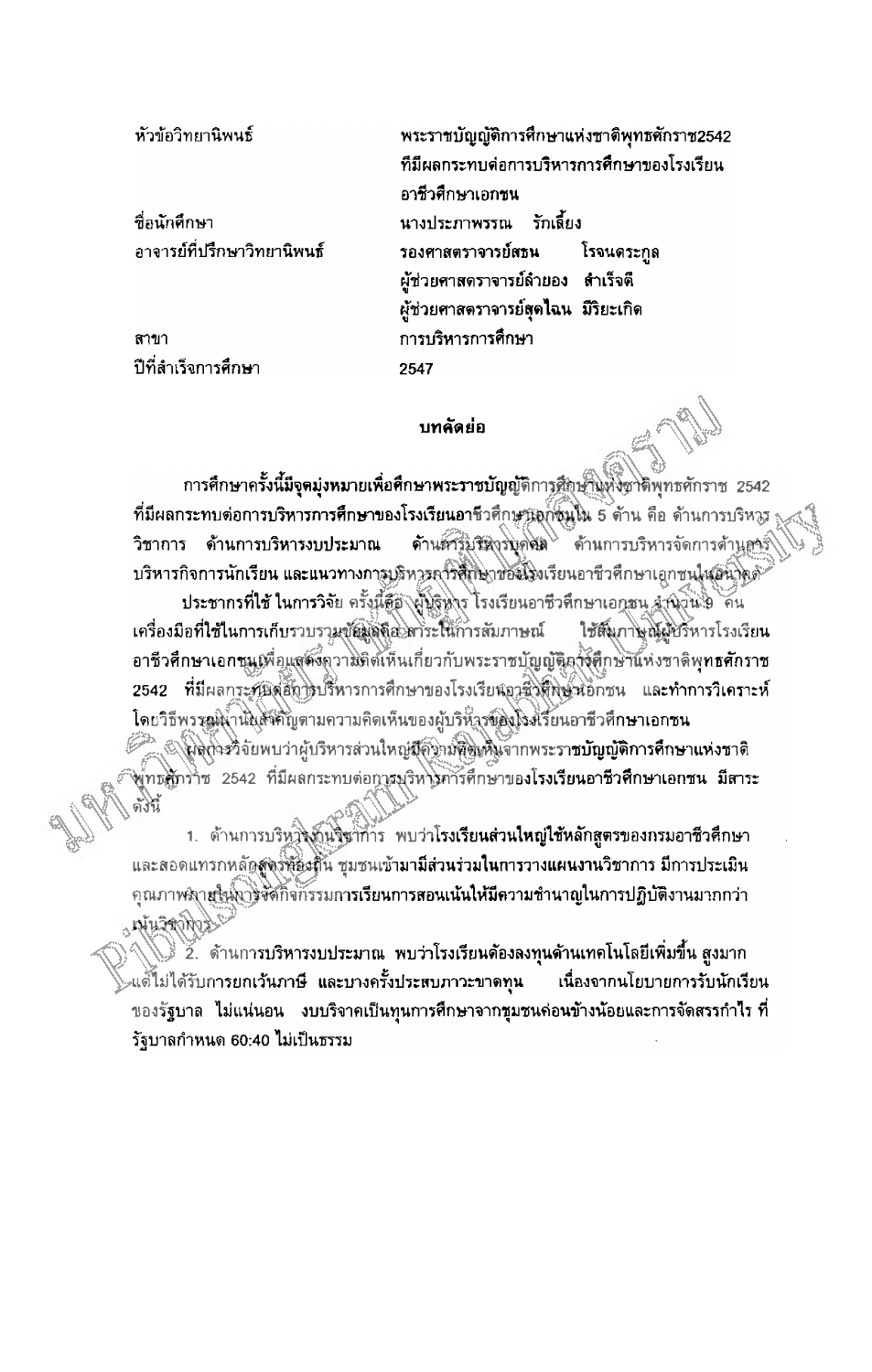3. ตัวนกวรบริหารงานบุคคล พบว่าบุคลากรที่ทำหน้าที่สอนมีวุฒิการศึกษาระดับปริญญา-ตรี มีความสามารถใช้เทคโนโลยีสมัยใหม่ในการสอน บุคลากรต้องได้รับการพัฒนาโดยส่งเสริมให้ ์ศึกษาด่อ และให้ค่าตอบแทนที่เหมาะสม

4. ด้านการบริหารจัดการ พบว่าโรงเรียนต้องบริหารงานในสภาพนิติบุคคล มีแผนพัฒนา การศึกษาที่ชัดเจน ผู้บริหารต้องบริหารแบบมืออาชีพ เน้นการบริหารโดยยึดหลักประหยัด และสอดคล้องกับนโยบายของรัฐบาล

5. ด้านการบริหารกิจการนักเรียน พบว่าการรับนักเรียนต้องรอนักเรียนที่เหลือจากโรงเรียน การบริการนักเรียน ได้จัดทุนการศึกษาไห้ เนื่องจากนักเรียนส่วนใหญ่มีฐานะยากจน รัฐบาล และการบริการแนะแนว ให้นักเรียนได้รับความรู้ เมื่อสำเร็จการศึกษาให้ตามารถประกอบอาชีพได้

แนวทางการบริหารการศึกษาของโรงเรียนอาชีวศึกษาเอกชนในอนาคตอีก10 ปีลั่วโงหน้า TULE OIL SACRADO REGIONES LA CONTENTINA โรงเรียนอาชีวศึกษาเอกชนต้องเป็นนิติบุคคล มีการบริหารงานแบบมีคณะกรรมฏารมิกจุรัติดิลินใจ ร่วมกัน และการประกันคุณภาพมาตรฐานการศึกษา เพื่อทำให้โรงเรียนอาชีวดีกษณะอกชน มีระบบ มีมาตรฐานการยอมรับจากสังคม ให้เกิดความเชื่อมั่นให้กับผู้ปกครอง ส่งผลดีให้กับโรงเรียนอาชีว-ตึกษาเอกชน ทำให้บุคคลสนใจมาเรียนโรงเรียนอาชีวตึกษาเอกซึ่งมหิกขึ้น

AV 1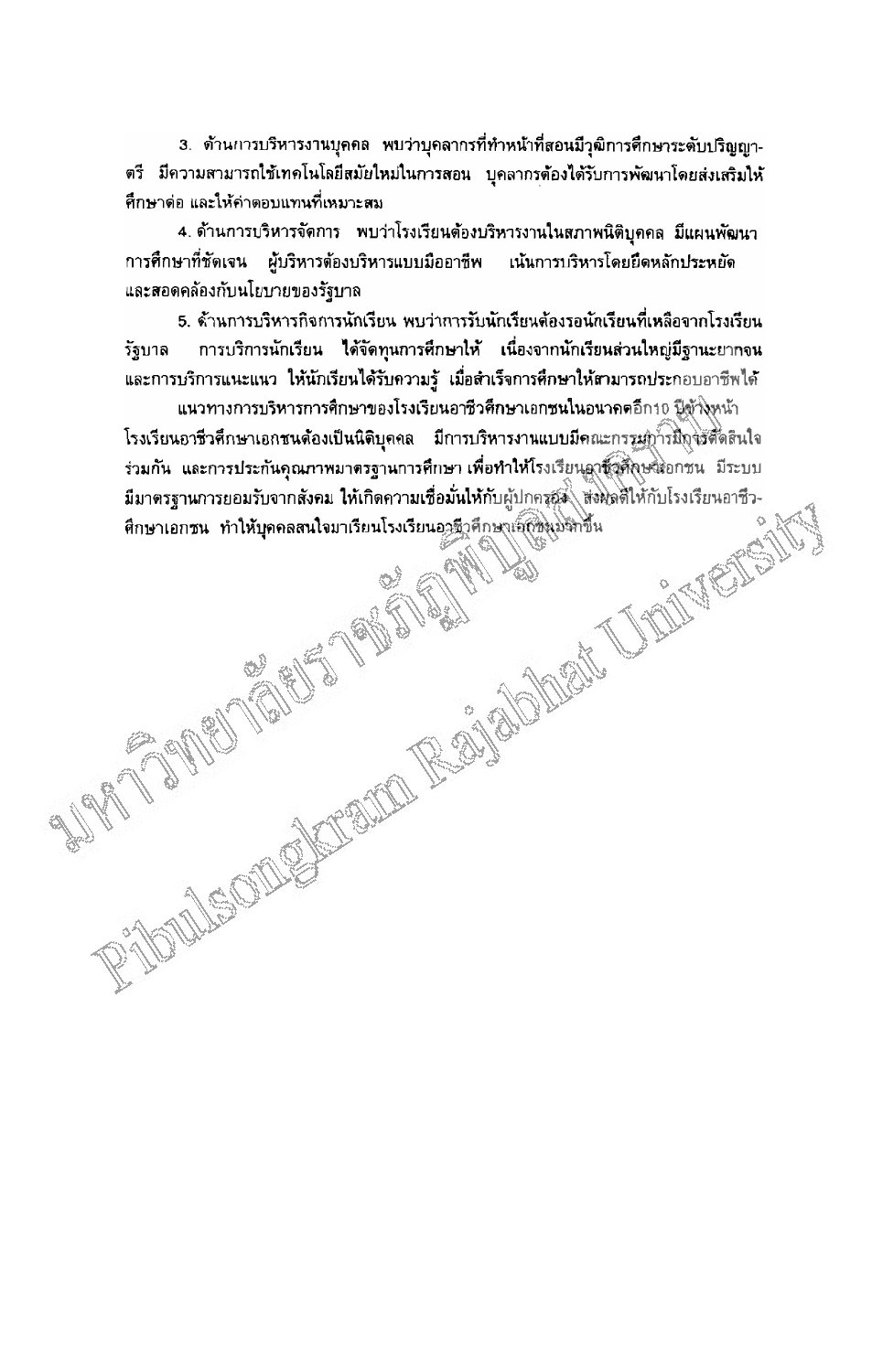Author Advisors Field Year THE NATIONAL EDUCATION ACT. CE. 1999 IMPACT ON EDUCATIONAL ADMINISTRATION OF PRIVATE VOCATIONAL **SCHOOLS** Mrs.Prapaparn Rakliang Associate Professor Satana **Rojanatrakul**  Assistant Professor Lumyong Samrijdee Assistant Professor Sudchanai Meeriyagerd Educational Administration 2004

## **ABSTRACT**

The purpose of this research was to study the impacts of National Educational Act 1999 to private vocational school administration. The study emphasized on five Aspects : acaddemic administration, financial **administration,personnel** administraion, management, student affairs and the ways of private vocational school administration in the future.

The sampling groups for this research were nine executive administrators from Private vocational school in Phitsanuloke, Datas were gatheted with semi structure questionaires by **interviewing about the impacts of the National Education Act. 1999** to school, administration from those schools' executive administrations, The datas were analyzed mainly by deseriptions from the sampling groups' opinions.

节he study found that:

**1.** Academic administration, found that most schools managed learning and teaching from Department of vocational schools for main curriculum included with some local curriculum from the needs of Communities, learning activities intensified mere on practial skills than theories

2. Financial administration, found that schools had to invest highly technology without reducing revenues, caused big losses. The losses **were** also caused by uncertain mumber acceptance of the government schools. Donation for scholarships from cominunities were less and profit desiqned 60 : 40 **by** the government were unfair for the investors.

**3.** Presonnel administration found that teaching personnels got Bachelor Degree. **Thery** were able to use modern technology, but they should be supported for higher study and more subsidy.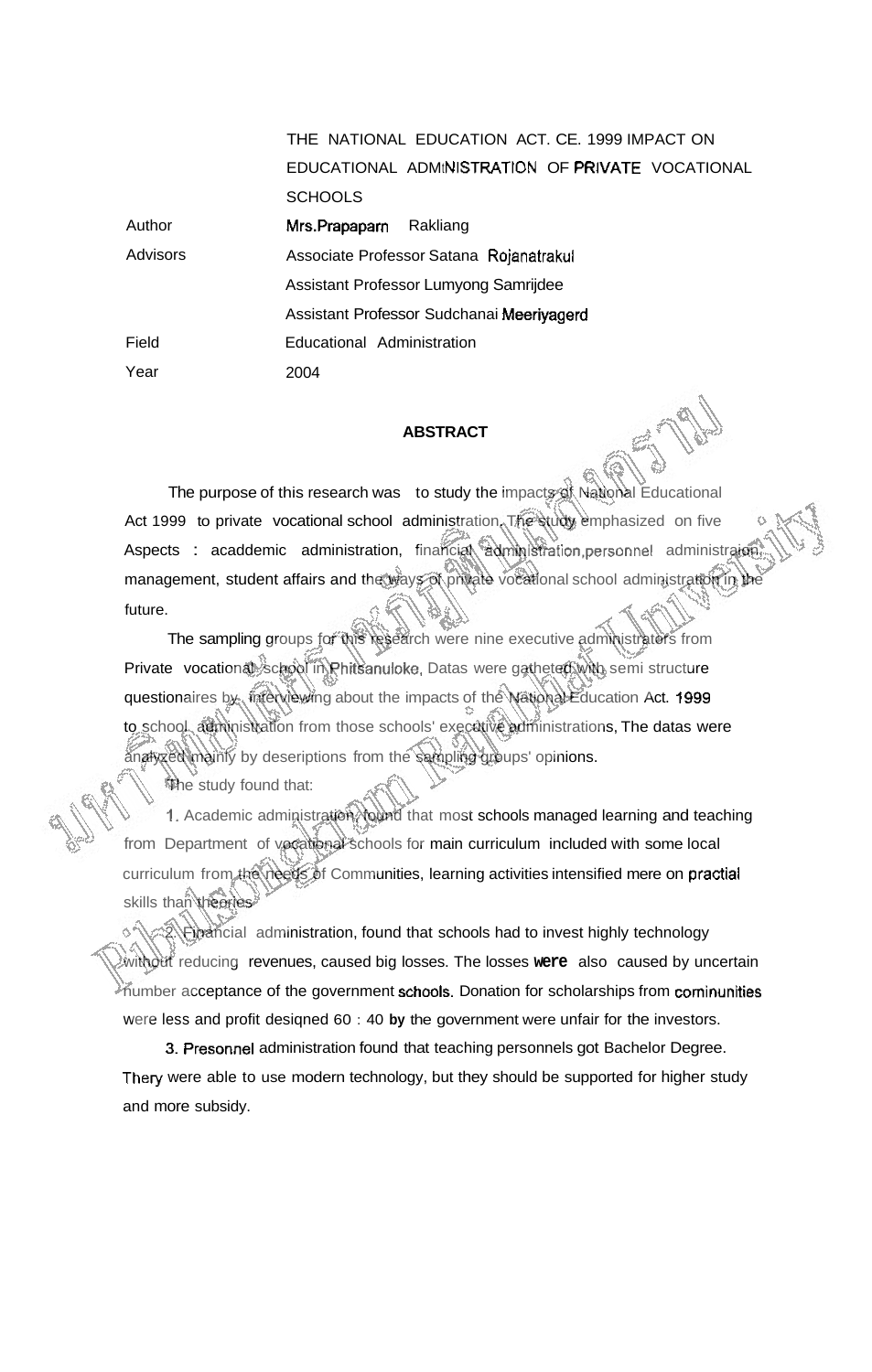**4. School management, found that school administration should be in the form of juristic administration with clear planning. The administrators should be professional with saving policy and coincide with government's policy.** 

**5. Student affairs, found that student administration always happened after university entrance from students whom missed the entrance from the government's colleges. Schools had to organise scholarships to a lot of poor students. Guidance affairs managed for students'jobs after their graduates.** 

**Administration in the next 10 years, vocational schools should be in the** form **of jusistec person. This administration should be run by the committee with quality assurance, This quality would be more interested to the parents and students pay more attentions to study in vecational shaols.**